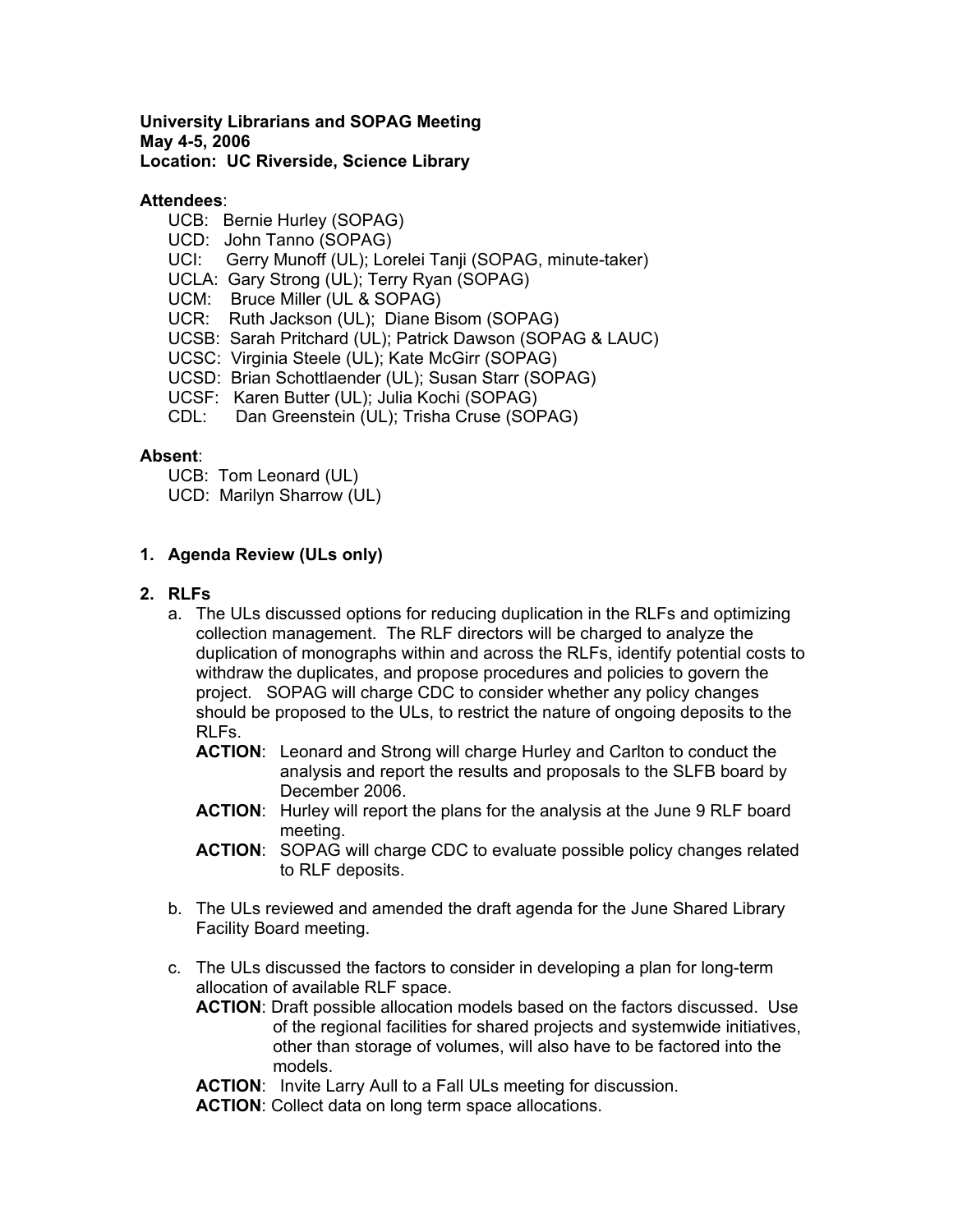# **3. Digital Preservation Update**

Cruse reviewed the draft strategic plan and status report on the UC Libraries Digital Preservation Program (DPR). The DPR infrastructure is in place, at a production state, and content is being added. In order to sustain the service, CDL will propose an equitable recharge model that is simple to understand and administer, and encourages appropriate use of the DPR by UC Libraries. Campus libraries will make the curatorial decisions on what to deposit in the DPR, and CDL can expand service models as needed to support UL priority decisions. Since the DPR will not be a co-investment model but a recharge model, the CDL could possibly market this service to non-UC groups once the service is fully operational and meeting UC needs.

- **ACTION**: Greenstein and Cruse will bring a proposed DPR cost model to the Fall UL/SOPAG meeting.
- **ACTION**: ULs notify Greenstein if they know of activists in the data curation area who should be invited to a May 19 ITGC meeting on cyberinfrastructure.

# **4. SLASIAC Update.**

Greenstein and Schottlaender reported on the joint meeting of SLASIAC and the Standing Committee on Copyright. In recognition of the major importance of copyright to the issues addressed by SLASIAC, a proposal will be made to make the Standing Committee on Copyright a standing subcommittee of SLASIAC. A subgroup of SLASIAC will conduct a census of scholarly communication initiatives on all of the campuses, and how they are funded. There will be a meeting this Fall of staff from the offices of the Graduate Deans, to discuss electronic theses and dissertations. The discussion of the proposed Senate policy on granting the University a non-exclusive license to deposit faculty articles in an institutional repository is ongoing.

## **5. Information Technology Guidance Committee (ITGC) Update.**

Greenstein reported on the first meeting of the ITGC in April. The group identified a number of big issues and strategic opportunities and appointed a number of working groups to address them. The ITGC plans to visit each campus for open meetings with faculty and staff. The first campus visit was to UCI this week where three meetings were held, with good attendance and excellent discussions.

## **6. Shared Print Program Review**

The shared print program is up for review and the ULs must decide whether to continue the program. To support that review, Dr. Abby Smith was commissioned to assess the program and make recommendations for the future. The ULs discussed the report and endorsed the concept of shared print as one weapon in our large arsenal of collection strategies

**ACTION**: On behalf of the ULs, Greenstein will thank Dr. Smith for her stellar work.

- **ACTION**: Ivy Anderson will be asked discuss goals, objectives and priorities for the shared print program with CDC based on lesson learned from past projects and draft recommendations to the ULs for discussion at the Fall ULs meeting.
- **ACTION**: Each UL will discuss the shared print program with appropriate staff on his/her campus.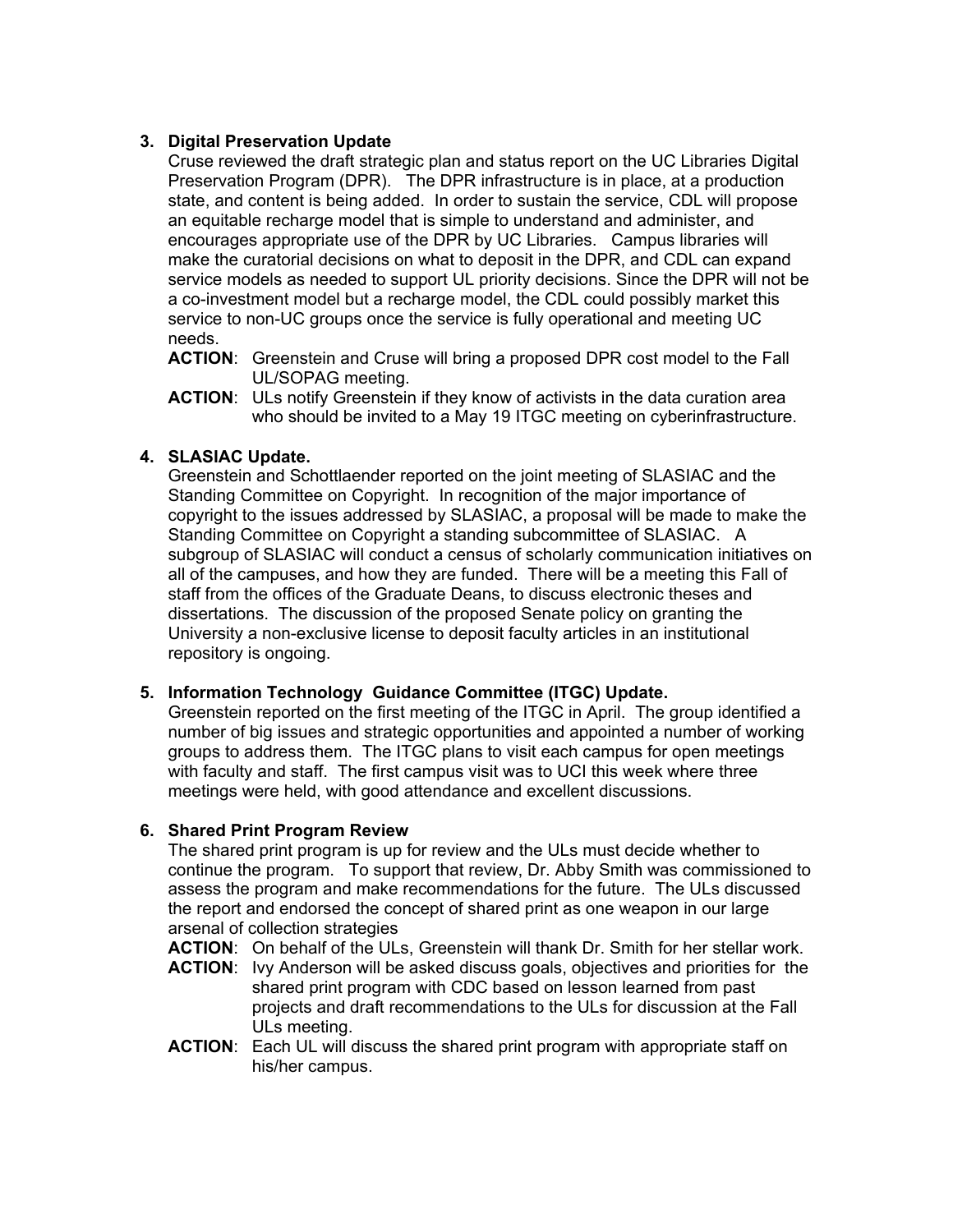## **7. Mass digitization update**

Greenstein reported on the progress of the OCA digitization project. The scanning infrastructure is operational at NRLF and will be installed at the SRLF this summer. 1900 books have been digitized so far. At full production, the scanning sites should be able to scan 200 books/day over two shifts at each RLF. During this start-up phase, quality control mechanisms and procedures to deposit the content into the DPR are being established.

## **8. Bibliographic Services Task Force Report**

Terry Ryan (BSTF member) presented an overview of the systemwide feedback on the BSTF Report. There was wide-ranging discussion on a number of issues raised in the report. The BSTF were commended for their work and effort in crafting such a timely report. There was broad endorsement of the spirit of the report and its vision in combining next generation discovery tools with workflow redesign to better meet the needs and expectations of users.

**ACTION**: Both the ULs Group and SOPAG will continue discussions about the issues in the report with a focus on priorities, process, and next steps. SOPAG will provide an analysis of possible next steps for the ULs' next meeting (September 06).

## **9. CDC's merged licensing principles document**

Principles outlined in the "UC Library Investments in Transformative Scholarly Communication Models: Discussion Paper" from the UC Libraries Scholarly Communication Officers group were merged with the CDC "Principles for Acquiring and Licensing Information in Digital Formats" document (draft October 2004) by CDC members Lucia Snowhill, Ivy Anderson, and Gail Yokote. This revised version was vetted by CDC, SCO, and SOPAG, and discussed at the UL/SOPAG meeting.

Merger of these principles into one document establishes criteria that will inform decisions and help us coordinate between the various streams of collections: a) licensed content; b) shared print; c) digital preservation; and d) digital reformatting/mass digitization.

**ACTION**: The ULs approved the document with some amendments. After revision, it will be posted on the website, and sent to appropriate groups. It will also be sent to ALA OITP and ARL OSC offices to share back to the larger community.

#### **10. CDC licensing scenarios**

Julia Kochi (Chair, CDC TF Licensing Scenarios) lead a discussion of the report. There was group discussion on the usefulness of various indices for understanding the pricing of large journal packages based on both production costs and value. Value based pricing was of particular interest to the ULs and further work in this area should be pursued, including a communications plan for faculty.

**ACTION**: The Task Force was commended for their work and discharged. CDC will continue to discuss and refine the models presented in the report.

#### **11. Staff support for copyright-related matters**

Susan Starr (SOPAG member) lead a discussion on ways in which centralized support for copyright, combined with local expertise, would provide substantial benefits to Libraries in areas of advocacy, policy creation, and education.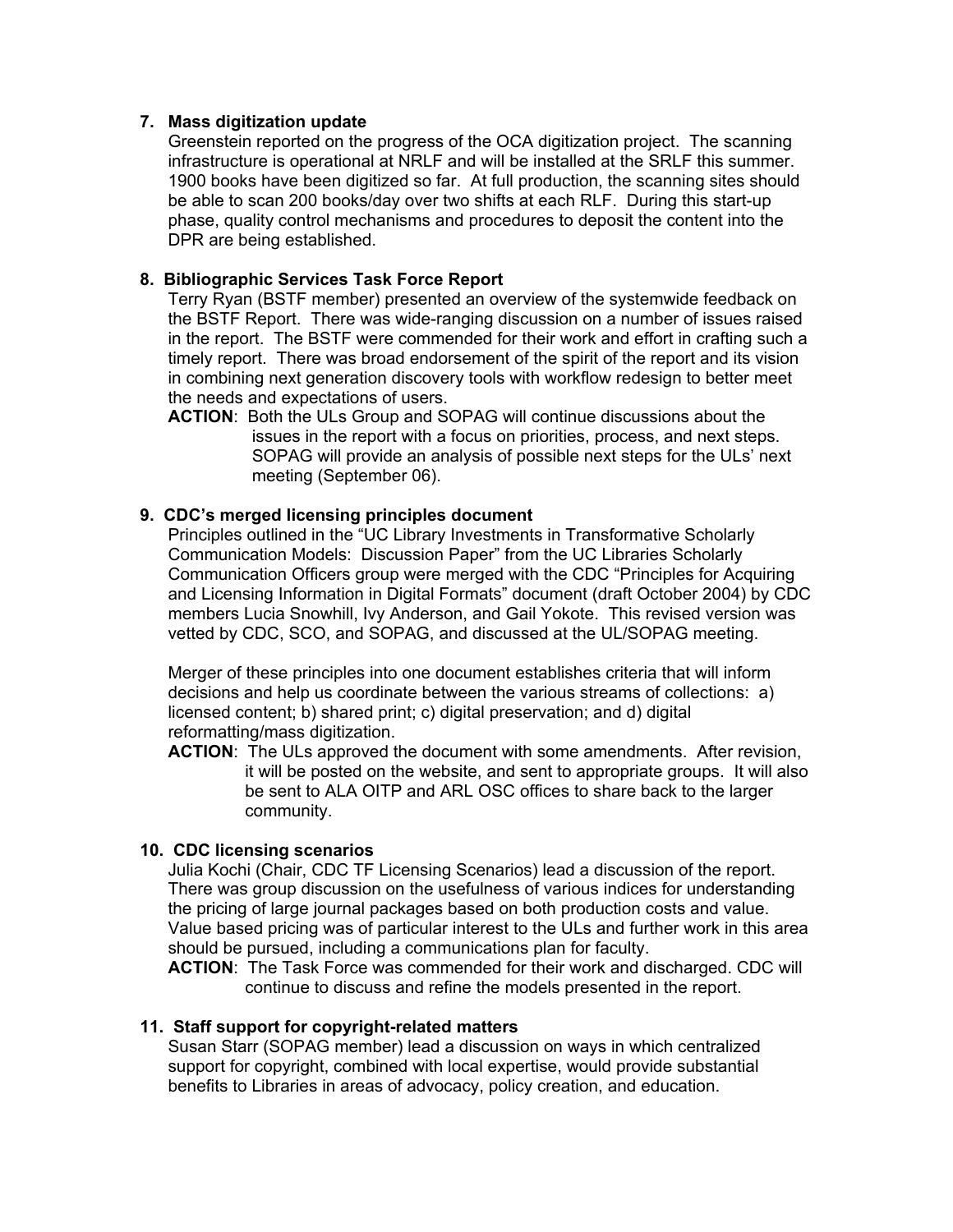**ACTION**: The ULs will charge Gary Lawrence (SLP), Sharon Farb (UCLA), and Julie Conner (UCSD) to develop various options and solutions by the ULs Fall meeting.

## **12. SOPAG/ACG Updates**

#### **a. RLF Persistence**

The revised RLF Persistence Policy has been approved by the ULs. Julia Kochi (member, RLF Persistence TF) shared that campuses are being contacted about the RLF persistence project, and various documents will be posted on the SOPAG website soon (FAQs, Definitions, Guidelines).

**ACTION**: The RLF Persistence Policy will be added as a consent item on the next SRLF Board agenda.

#### **b. ERMS Implementation**

Trisha Cruse and Dan Greenstein gave an update on the ERMS Verde implementation.

#### **c. E-Resources for Alumni & Affiliates**

Trisha Cruse reported that the negotiation for the e-resources package for alumni, friends, and affiliates is still in-process.

## **d. Scholarly Communications Officers' Faculty Outreach Charge**

Susan Starr (co-chair, SCO) presented an update on the various activities of SCO, including the development of tool kits for librarians to assist with outreach activities related to the white paper topics of copyright, economics of publishing, and the role of scholarly societies.

UCLA Library is hosting a one-day workshop "Implementing and Managing a Scholarly Communication Program: The University of California Libraries as a Case Study" on 15 July 2006 following the ARL/ACRL Scholarly Communication Institute. Many SCO members will be serving as panelists.

#### **e. Information Literacy Workshop**

Patrick Dawson reported that plans were progressing for the HOPS Information Literacy Common Interest Group's Information Literacy Workshop approved by SOPAG. The workshop will take place on 10 August 2006 at UC Irvine.

**ACTION**: SOPAG members (coordinating with HOPS colleagues) are identifying attendees to this workshop, which will be based on the usual UC campus library workshop attendee formula.

#### **f. Collaboration with California State Library**

John Tanno reported progress on two issues: i) CSL agreed that UC could retain one copy of state documents within the system rather than needing to keep multiple copies; ii) CSL is interested in a joint digitization project with UC on the Governor's Executive Orders.

## **g. Charge on Digital Reformatting**

Bernie Hurley shared that the charge on digital reformatting will be addressed after more experience has been gained from the Open Content Alliance project.